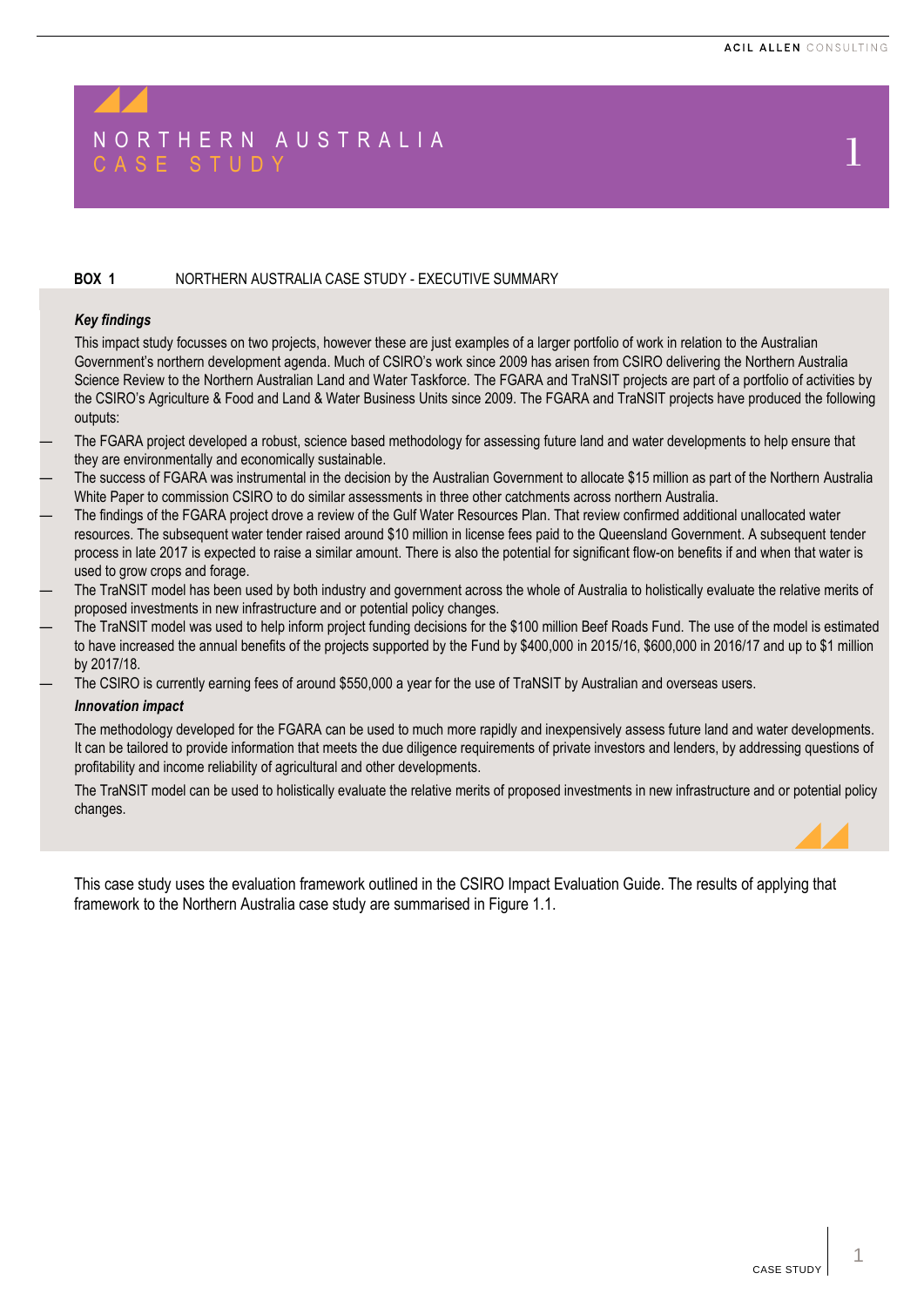

*SOURCE: ACIL ALLEN*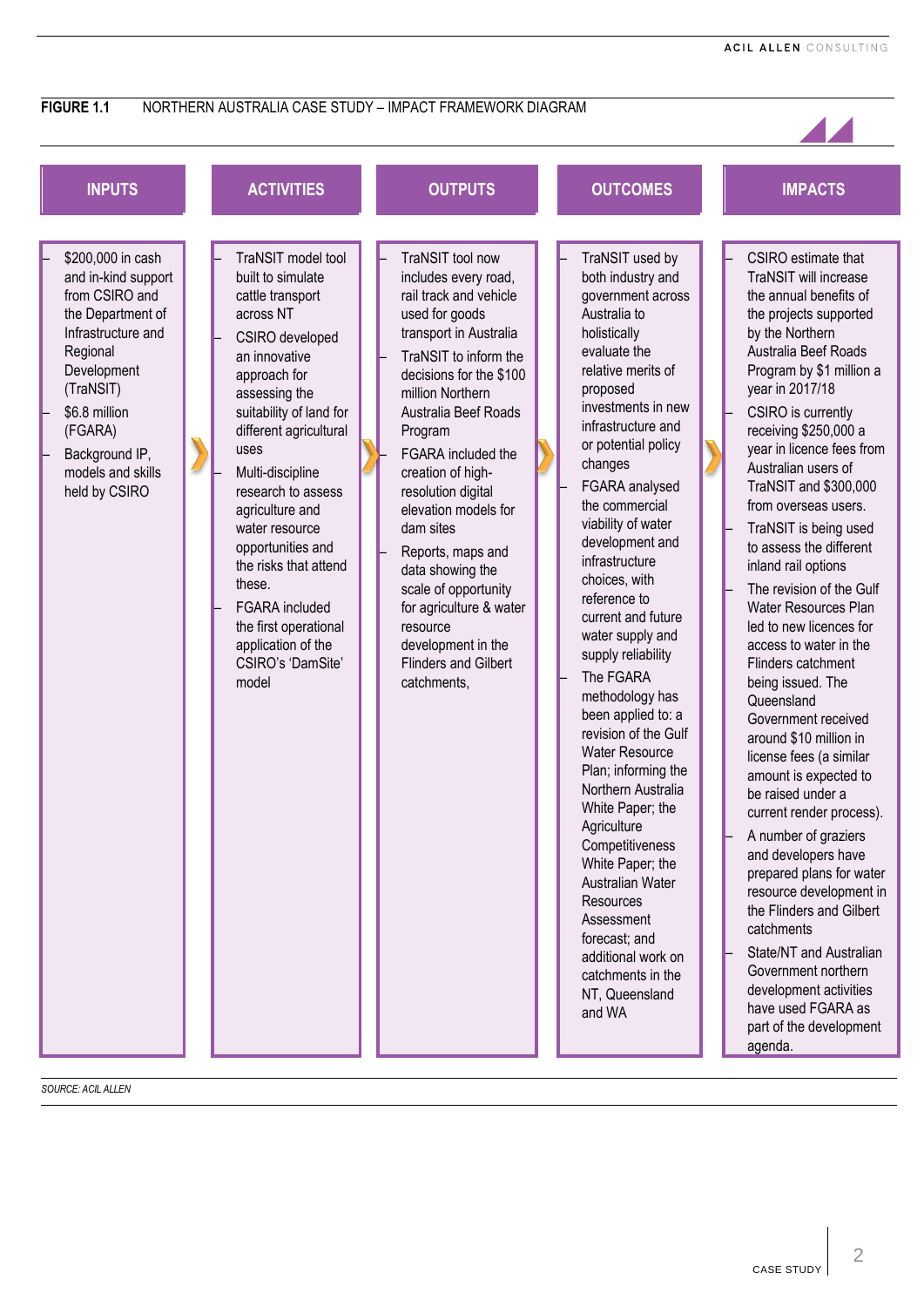# **1.1 Purpose and audience for case study**

This case study describes the economic, environmental and social benefits arising from two of the CSIRO's research projects designed to support the development of northern Australia.

This evaluation has been undertaken to assess (and demonstrate to a range of stakeholders) the positive impacts arising from a small sub-set of the work that CSIRO has undertaken in relation to northern Australia agricultural and water resource development. These two projects have been undertaken under the auspices of the Agriculture & Food and Land & Water Business Units.

This case study can be read as a standalone report or aggregated with other case studies to substantiate the impact and value of the Agriculture & Food and Land & Water Business Units' activities as a whole, relative to the funds invested in these activities. The information in this case study is provided for accountability, communication and continual improvement purposes. Audiences for this report may include State and Federal Members of Parliament, Government Departments, CSIRO and the general public.

# **1.2 Background**

CSIRO, as Australia's national research agency, has supported the development of northern Australia for many decades. CSIRO's agricultural research commenced in northern Australia in the 1930s with the aim of supporting the development of the beef cattle industry. That research has produced many important outcomes. For example, it has:

- identified a number of agricultural and pastoral opportunities across northern Australia
- led to the introduction of tick-resistant cattle
- led to the introduction of dung beetles
- led to the introduction of a number of tropical legumes as pasture plants
- developed cotton varieties that are insect-resistant and adapted to growing in the tropics
- mapped much of northern Australia's soil and landscapes
- developed cropping systems adapted to northern Australia
- worked closely with industry to breed and introduce new sugar cane varieties as well as bringing genetic material from China into Australian varieties.

CSIRO's research in support of the development of northern Australia continues to this day. It has expanded to include research to support the minerals and energy, tourism, wildlife, Indigenous knowledge, defence and fisheries industries as well as the emerging carbon economy. It has worked by directly supporting these sectors, as well as providing science that underpins the establishment and growth of industries and communities in the north more generally. CSIRO has around 200 current or recent projects with direct relevance to northern Australia. CSIRO's projects includes initiatives to improve northern Australia's hard and soft infrastructure, economic value chains, Indigenous knowledge and land management, Indigenous economic development, public health, land and water management and understanding of northern Australia's environment.

For the purposes of this case study we have focussed on two projects, namely:

- The development of the Transport Network Strategic Investment Tool or TraNSIT.
- The Flinders and Gilbert Agricultural Resource Assessment (FGARA) which evaluated the feasibility, economic viability and sustainability of agricultural development in the Flinders and Gilbert catchments in the Gulf country of North Queensland.

# **1.2.1 Transport Network Strategic Investment Tool (TraNSIT)**

Northern Australia is the source of about 80% of the country's live cattle exports. The large areas of grazing land that enable these cattle to be raised also mean that transport distances between production, processing and markets are long, often over 1000 kilometres. These long distances mean that the transport costs for cattle can account for up to 40 per cent of the market price. Hence any improvement in transport efficiency could have a significant positive impact on productivity and profits in the sector.

# **1.2.2 Flinders and Gilbert Agricultural Resource Assessment (FGARA)**

FGARA is one of many CSIRO agricultural and water resource assessment projects that build on the Northern Australia Sustainable Yields project (NASY),the Mosaic Agriculture Project, the Northern Rivers and Dams Project and the Food and Fibre Supply Chain Project (all led by CSIRO).

Millions of hectares of soil across northern Australia are potentially suitable for irrigated agriculture. However, the use of land in this way is dependent upon the users being confident that they will have reliable access to sufficient water. It is also important to ensure that diverting water for use in irrigated agriculture does not create any adverse environmental consequences downstream. In late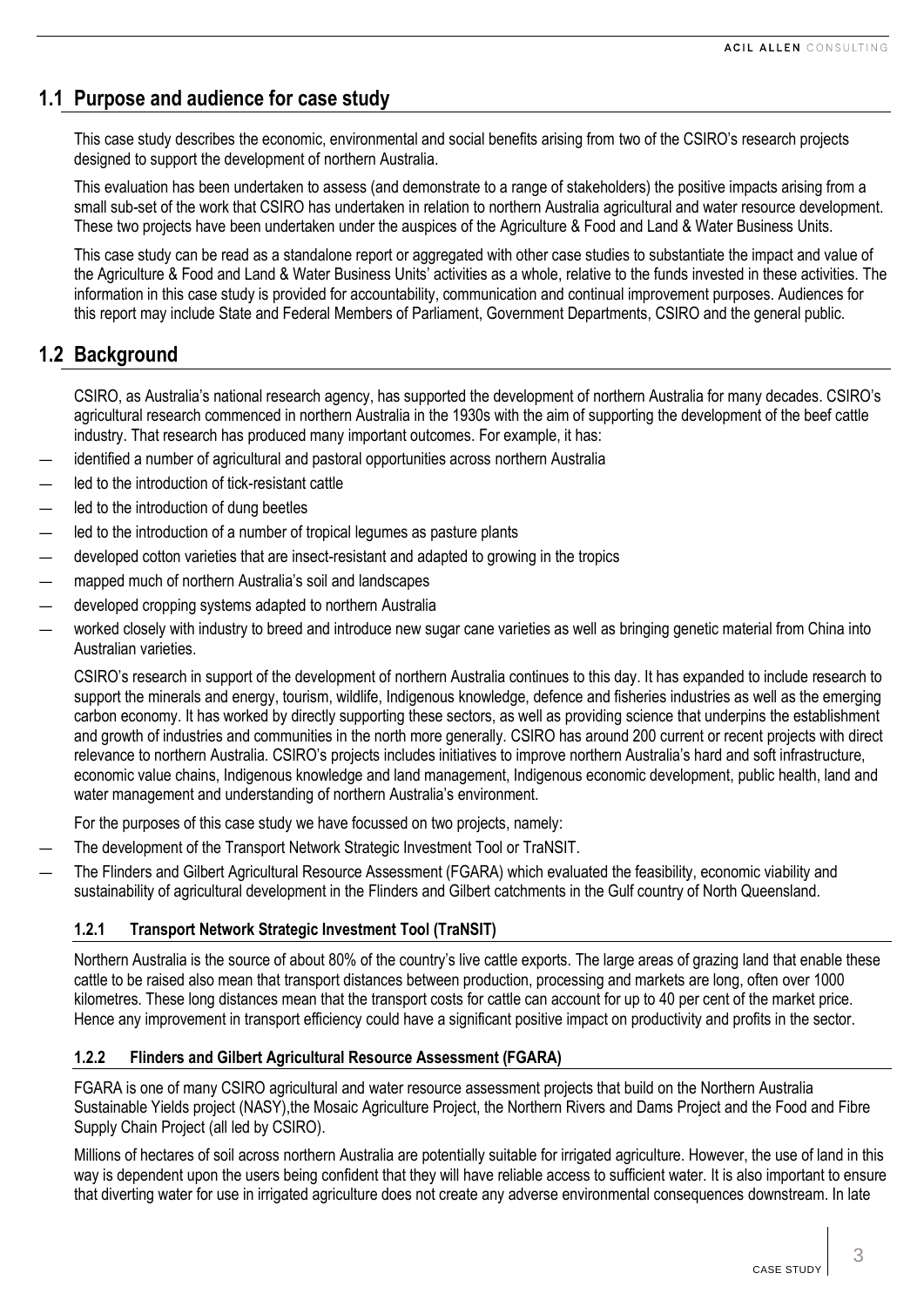2011 the Queensland Premier and the Commonwealth Minister for Regional Development announced the North Queensland Irrigated Agriculture Strategy (NQIAS) to investigate the challenges and opportunities facing northern communities and primary producers.

CSIRO led one component of the NQIAS, namely the Flinders and Gilbert Agricultural Resource Assessment (FGARA). CSIRO was supported by the Queensland Government and a number of subcontracted organisations who brought specific expertise to the project. The Assessment sought to:

- identify and evaluate water capture and storage options
- identify and test the commercial viability of irrigated agricultural opportunities
- assess potential environmental, social and economic impacts and risks.

The FGARA project provided a comprehensive and integrated evaluation of the feasibility, economic viability and sustainability of agricultural and water resources development in these two catchments in north Queensland and has helped inform deliberations and decision making about sustainable regional development. Following directly from FGARA the Australian Government has invested a further \$15 million in the Northern Australia Water Resource Assessment (NAWRA).

# **1.3 Impact Pathway**

## **1.3.1 Project Inputs**

#### *TraNSIT*

The total cost of the TraNSIT project was \$200,000 in cash and in-kind contributions in 2014/15. CSIRO contributed a quarter of the total cost of the project (\$50,000) as in-kind support. The other contributor to the project was the Department of Infrastructure and Regional Development, which contributed \$150,000 in cash.

#### *FGARA*

The total cost of the Flinders and Gilbert Agricultural Resource Assessment (FGARA) project was \$6.8 million. The Australian Government funded \$6 million while CSIRO contributed \$800,000, principally for airborne geophysics. While the Queensland Government announced a budget of \$3 million for its component of the NQIAS, none of this was used to support FGARA (see **[Table](#page-3-0) 1.1**).

# <span id="page-3-0"></span>**TABLE 1.1** SUPPORT FOR FGARA

| Contributor / type of support |       | 2011/2012   | 2012/2013   | Total         |
|-------------------------------|-------|-------------|-------------|---------------|
| Cash                          |       |             |             |               |
| <b>CSIRO</b>                  |       | \$400,000   | \$400,000   | \$800,000     |
| Commonwealth Government       |       | \$3,000,000 | \$3,000,000 | \$6,000,000   |
|                               | Total | \$3,400,000 | \$3,400,000 | \$6.8 million |

#### **1.3.2 Project activities**

#### *TraNSIT*

In order to examine the transport challenge facing the live cattle export sector, CSIRO needed to evaluate the entire cattle transport system across northern Australia. To do this, CSIRO researchers simulated more than 1.5 million vehicle movements between 50,000 enterprises over five years using some 88,000 point to point travel routes. The resulting information was then modelled via a tool CSIRO developed known as the Transport Network Strategic Investment Tool (TraNSIT).

Since its original application to the beef industry, the TraNSIT tool has now been developed to the point where it now includes 98 per cent of agriculture transport (road and rail) across Australia.

#### *FGARA*

Over 100 researchers contributed to this project, designed to provide a comprehensive and integrated evaluation of the feasibility, economic viability and sustainability of agricultural development in the Flinders and Gilbert catchments in north Queensland.

The key to FGARA was that it integrated information from a wide range of disciplines. FGARA included distinct activities relating to: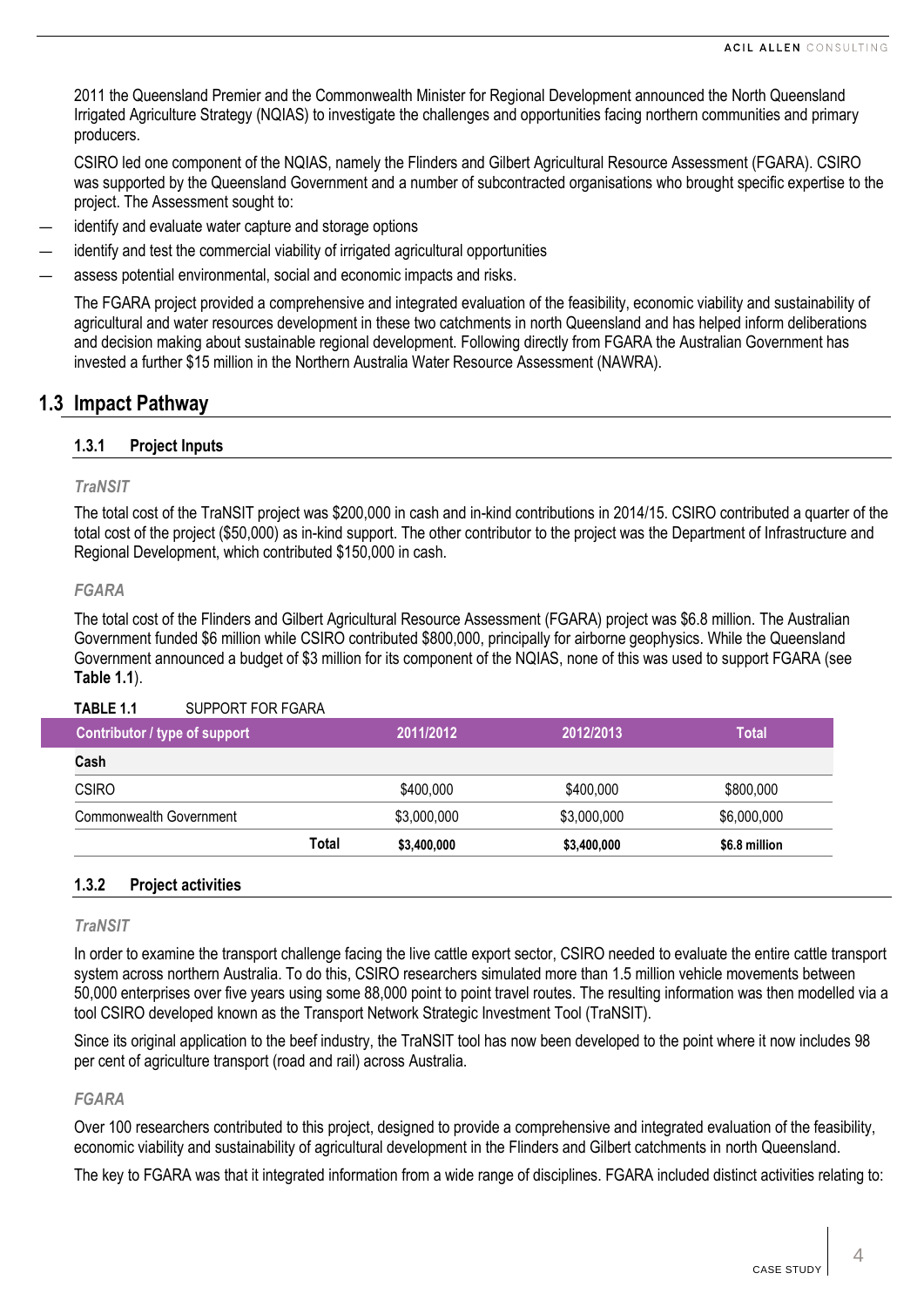- Climate
- River modelling
- Flood mapping
- Geophysical assessment
- Land suitability
- **Groundwater**
- Surface water storage
- Agriculture productivity
- Dry-season pools
- Aquatic and riparian ecology
- Indigenous water values
- Socio-economics

Many of these activities either developed new techniques (e.g. dry season pools or surface water storage) or applied cutting edge techniques on a larger scale than had previously been attempted (e.g. using Digital Soils Mapping to determine land suitability). The information products from FGARA ranged from highly technical activity reports down to integrated catchment reports, summaries and factsheets. FGARA's value came from its ability to deliver information which could be used by end-users with a range of perspectives – all backed by the rigorous science which is expected of CSIRO.

The key to the new approach was CSIRO's ability to take information that was not confined to a particular discipline or sector and, often using non-traditional approaches, analyse it in ways that gave investors or government a greater feel for the scale of the opportunity. For example, non-traditional approaches were used to develop information about soils and landscape using a range of existing data-sets. This enabled CSIRO to prepare maps of the suitability of land for different agricultural uses for over 155,000 km<sup>2</sup> of the catchments within a year at a relatively modest cost. In the past, preparing such maps would have taken several years at much greater cost.

Another innovation was to use satellite data to estimate water quality. The satellite data provides information about water turbidity and depth which helps to estimate the potential impact of agricultural development on the river systems and pools. Those estimates can then be verified through on the ground testing and measurements.

# **1.3.3 Project outputs**

# *TraNSIT*

While CSIRO initially developed TraNSIT to examine live cattle logistics in northern Australia, it has now been extended and can be used to analyse both small and large scale investments in the agriculture supply chain covering almost all Australian agricultural logistics.

CSIRO applied TraNSIT to inform the Federal Government's \$100 million Northern Australia Beef Roads Program and maximise transport cost savings in beef supply chains across the north. CSIRO are currently applying TraNSIT to broader Australia-wide agriculture transport, comprising more than 25 commodities, as part of the Government's Agricultural Competitiveness White Paper.

TraNSIT works by analysing every possible combination of transport routes and modes (road and rail) and determining those that optimise vehicle movements between enterprises in the agriculture supply chain. The tool incorporates factors such as road/rail condition, temporary closures and diversions and the availability of supporting facilities such as truck stops and holding yards. It can be used to manage logistics costs for individual enterprises or whole industries.

The tool currently accommodates 142 million tonnes of agricultural transport and over 5 million vehicle movements and 15,000 rail trips per year. This includes the transportation of cattle as well as grains, dairy, poultry, rice, cotton, pigs, sugar, sheep, buffalo, horticulture crops and stock feed. It accommodates about 98% of the national agricultural transport task. The tool considers transport from farms to storage, feedlots, processing, export ports, as well as domestic supply chains to distribution centres and retailers.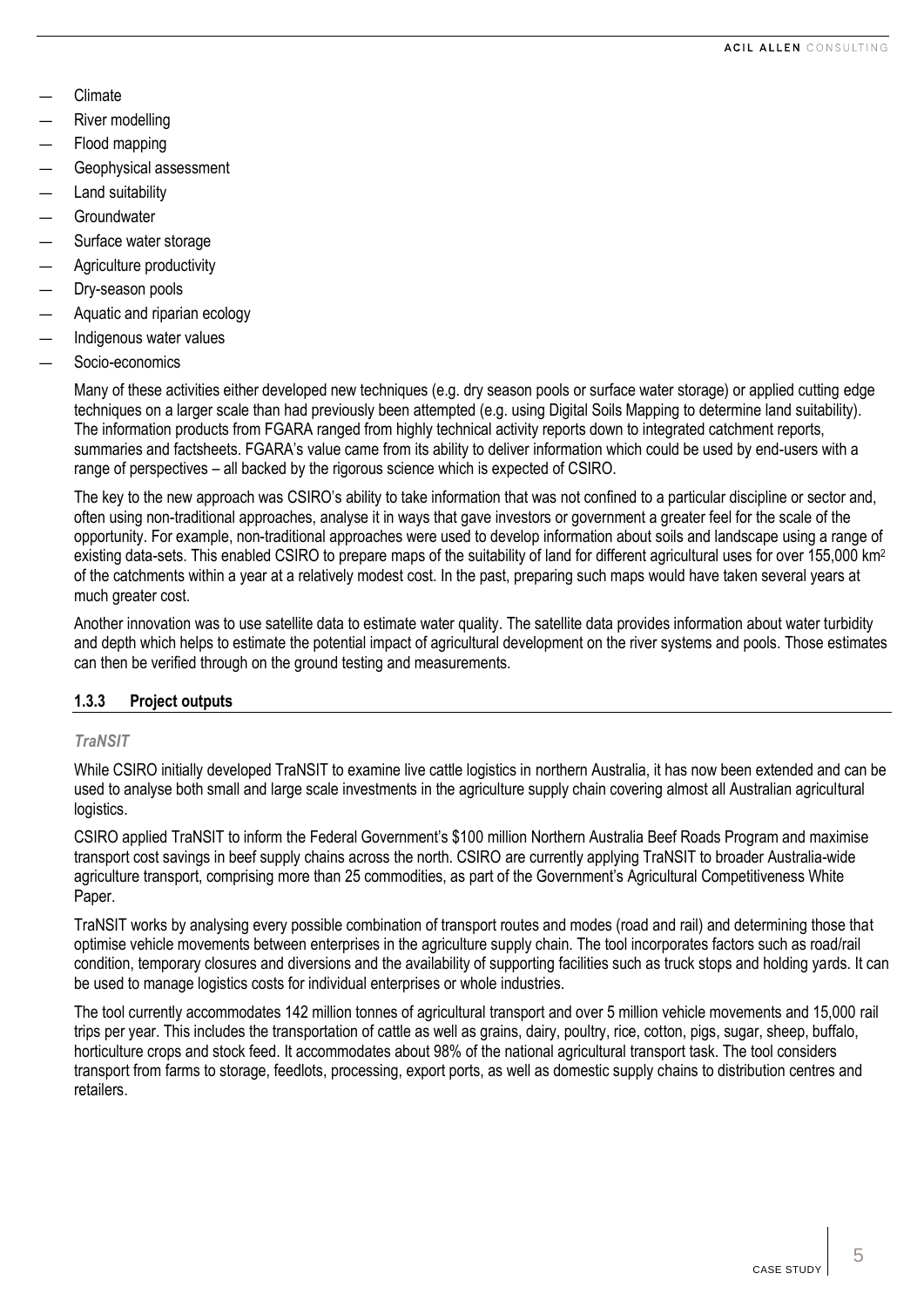

*SOURCE: CSIRO[, HTTP://WWW.CSIRO.AU/EN/RESEARCH/LWF/AREAS/LANDSCAPE-MANAGEMENT/LIVESTOCK-LOGISTICS/TRANSIT,](http://www.csiro.au/en/Research/LWF/Areas/Landscape-management/Livestock-logistics/TRANSIT) ACCESSED AUGUST 2017*

#### *FGARA*

 $\overline{\phantom{0}}$ 

The work done for the FGARA differs from previous assessments of agricultural developments or resources in two main ways:

- Whereas previous assessments focused on a single development activity or asset without analysing the interactions between them – FGARA considered the opportunities presented by the simultaneous pursuit of multiple development activities and assets and any risks associated with these. The Assessment used a whole-of-region (rather than an asset-by-asset) approach to consider the implications of proposed developments.
- The novel methods developed for the Assessment provide a blueprint for rapidly assessing future land and water developments in northern Australia.

FGARA also saw the first operational application of the 'DamSite' model, developed by CSIRO researchers, which enables researchers to automatically identify potential dam locations. DamSite involves the use of high-resolution digital elevation models and sophisticated algorithms to look for potential dam sites. It enables pre-feasibility estimates of dam cost and a number of metrics related to water storage, water yield and cost per ML at the dam wall, even in areas with little pre-existing data.<sup>1</sup>

Importantly, the process developed as a result of the FGARA project is designed to build a knowledge base to inform future development decisions. It does not recommend one development over another. Rather it seeks to inform deliberations and decision making regarding sustainable regional development. The results of the FGARA project provided decision makers with increased confidence that it was possible to quickly and accurately assess the impacts of regional development proposals. This contributed to the Commonwealth Government's decision to establish the \$5 billion Northern Australia Infrastructure Fund (NAIF).<sup>2</sup>

The demonstrated success of FGARA also underpinned the decision by the government to allocate \$15 million as part of the Agricultural Competitiveness White paper (but linked to the Northern Australia White Paper) to replicate the work done by CSIRO in the Flinders and Gilbert catchments in three study areas across northern Australia. Andrew Dickson from the Office of Northern Australia noted that:

<sup>1</sup> Water for a healthy country flagship review report 2009 to 2013, CSIRO, 2013.

<sup>2</sup> The Northern Australia Infrastructure Facility (NAIF) may approve loans totalling up to \$5 billion by end June 2021. NAIF loans are intended to encourage and complement private sector investment in economic infrastructure that benefits northern Australia, such as airports, communications, energy, ports, rail and water.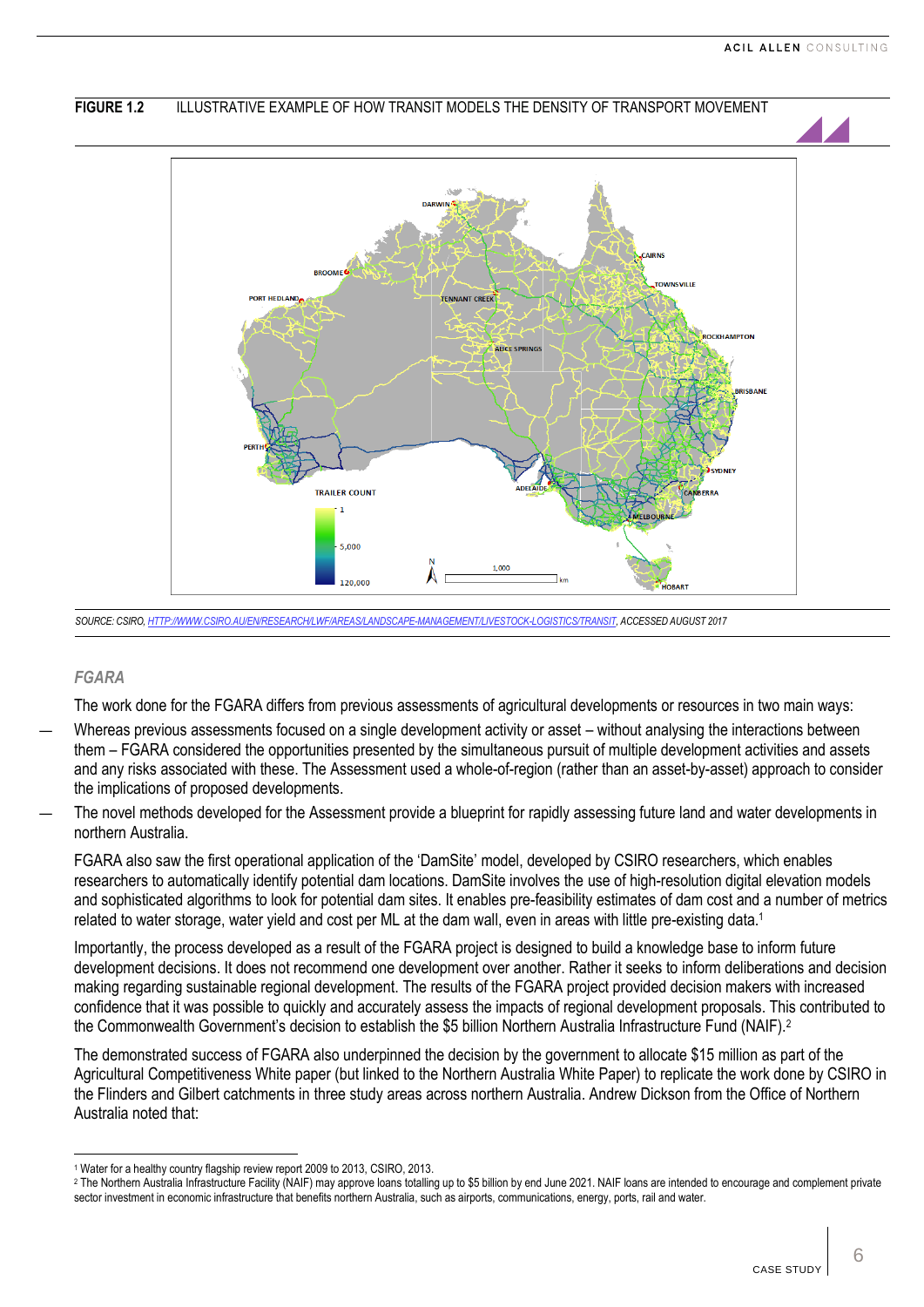The methodology developed by CSIRO for the FGARA set a new benchmark for comprehensive water and agriculture resource assessments (the gold standard). The approach includes a comprehensive package of foundational science, supporting wide stakeholder involvement which leads to good support for the findings.<sup>3</sup>

FGARA was also significant because it analysed the commercial viability of water development and infrastructure choices, with reference to current and future water supply and supply reliability. Where other water resource assessments primarily aimed to inform government decision-making and provide information to agriculturalists, the FGARA provided information that can be tailored to meet the due diligence requirements of private investors and lenders, by addressing questions of profitability and income reliability of agricultural and other developments.

# **Publications**

The FGARA project produced a series of reports and datasets, which included:

- Two detailed reports covering the Flinders and Gilbert catchments respectively, providing comprehensive analysis of the feasibility, economic viability and sustainability of agricultural development in each catchment.
- Summary reports, FAQs and factsheets covering FGARA project management and key findings,
- 17 technical reports covering methodology and research findings for issues such as: river system, streamflow and surfacegroundwater modelling; climate data and hydrological and agricultural scenario modelling; dam and sediment modelling; flood and floodplain mapping and modelling; Indigenous water values, rights and interests; irrigation costs and benefits; socio-economic impact evaluations; land suitability assessments and agricultural production.
- More than 20 scientific journal papers and numerous conference papers.
- A number of datasets accessible through CSIRO's Data Access Portal, for example, covering soil properties and modelled irrigation land uses (i.e. crop and irrigation combinations), with more detailed information on location-specific soil sample results available upon request.

#### **Patents**

There are no patents associated with TraNSIT or FGARA.

#### **Awards**

CSIRO has received, and been nominated for, a number of awards for its water resources assessment work. While none of these were specifically for the FGARA project, the awards recognise the level of expertise that CSIRO has built in this field over the last decade and innovative processes it has developed.

The FGARA project was nominated for both a Eureka Award and the CSIRO "Impact from Science" award but was unsuccessful with both

#### **Innovation / commercialisation**

#### *TraNSIT*

CSIRO has applied TraNSIT to inform the Federal Government's \$100 million Northern Australia Beef Roads Programme and maximise transport cost savings in beef supply chains across the north. TraNSIT is also being applied to broader Australia-wide agriculture transport, comprising more than 25 commodities, as part of the Government's Agricultural Competitiveness White Paper. The tool currently can be applied to over 140 million tonnes of agricultural transport and over 5 million vehicle movements and 15,000 rail trips per year.

CSIRO was able to leverage its brand and reputation to gain access to commercial data that would normally be tightly held by commercial firms. For example, information such as livestock movements and grain handling data.

CSIRO provides access to the model on a fee for service basis. For example, the TraNSIT model was used to help inform project funding decisions for the \$100 million Beef Roads Fund. The benefits from the use of model began to flow in 2014/15. In that year they were around \$70,000. CSIRO estimate that the benefits from the use of the model increased to \$400,000 by 2015/16, \$600,000 by 2016/17 and up to \$1 million by end of 2017. CSIRO assumes that those benefits would flow for the life of the road infrastructure, normally around 50 years.

The TraNSIT model is currently being used to assess the different options for the inland rail proposal. The model is also being used to inform NAIF decisions on which projects will receive funding. The TraNSIT model is also popular in several overseas countries,

 $\overline{\phantom{0}}$ <sup>3</sup> Personal communication with Andrew Dickson, Director, Office of Northern Australia, September 2017.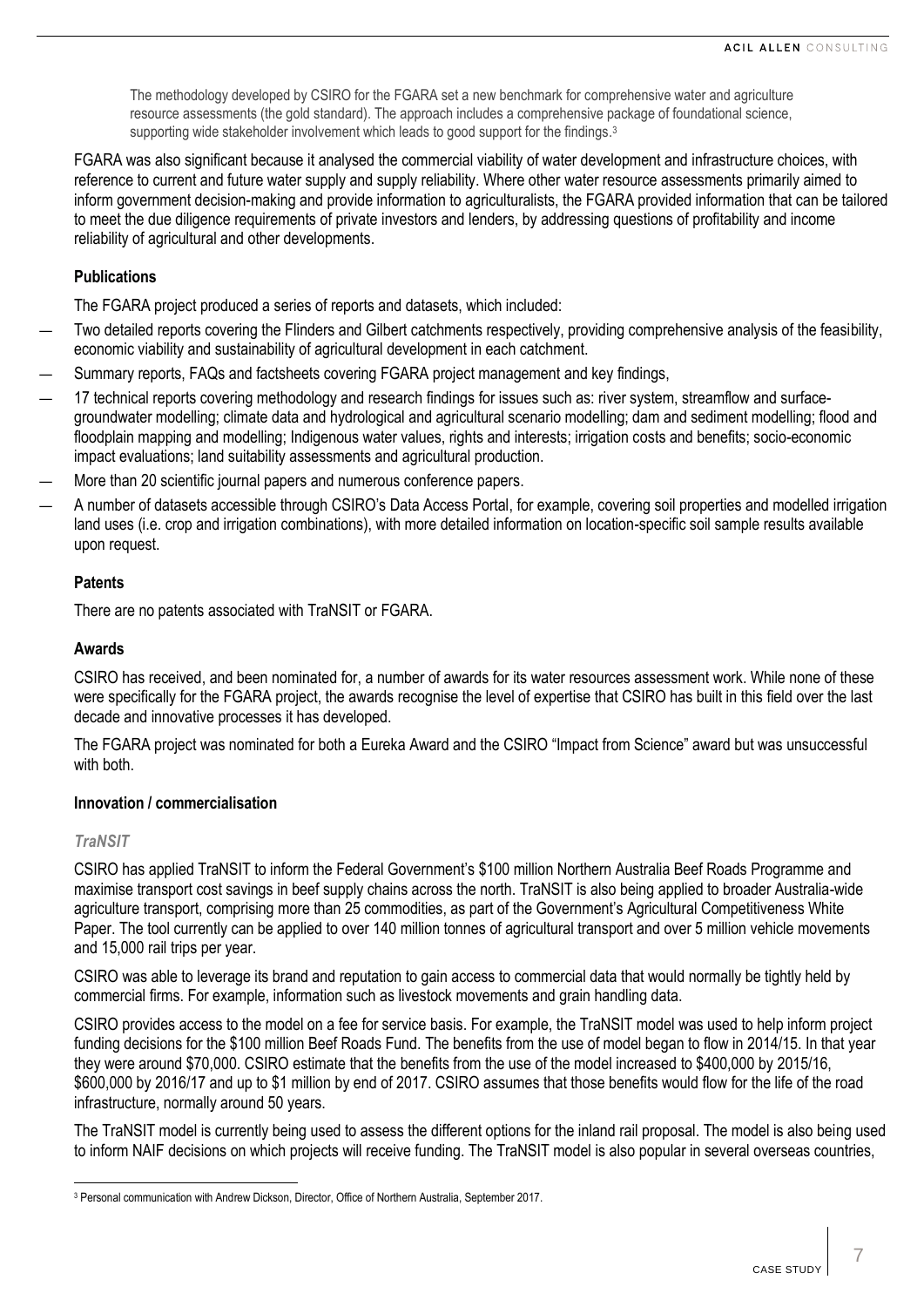including Laos, Vietnam and Indonesia. The total fees for service for the use of TraNSIT in Australia has been about \$250,000 per year across multiple projects, not including funding to further develop the model (e.g. Agricultural Competitiveness White Paper). For international work, the current project income is about \$300,000 per year to about 2021. Fees for the use of the model in Australia are more variable than fees for use overseas but are expected to increase in 2018/2019.

CSIRO has developed a web based version of TraNSIT. It is developing a multi-user licence agreement for the model. CSIRO is currently seeking to arrange funding from state and federal jurisdictions to fund the development of the web based version. This should start later in 2017. Those who contribute to the development of the web version will also receive a license to use it.

## *FGARA*

The novel assessment techniques developed and applied for the FGARA project have since been applied to a broad range of other assessments, including:

- A revision of the Gulf Water Resource Plan
- Informing the Northern Australia White Paper
- The Australian Water Resources Assessment (AWRA) forecast
- Additional work commissioned by the government for catchments in the Northern Territory, Queensland and Western Australia (NAWRA, \$15M).

## **1.3.4 Project Outcomes**

#### *TraNSIT*

CSIRO has developed a transport modelling tool that can be used by both industry and government across the whole of Australia to holistically evaluate the relative merits of proposed investments in new infrastructure and or potential policy changes.

## *FGARA*

CSIRO has developed and applied a novel approach to land and water assessments that is considerably quicker and cheaper than previous approaches.

#### **1.3.5 Adoption**

#### *TraNSIT*

This innovative transport modelling tool is being used by both industry and government across Australia to inform significant decisions about infrastructure investment. For example, all proposals for funding under the \$100 million Beef Roads Fund are required to be assessed by the CSIRO before a decision was made on whether to provide funding or not. TraNSIT was also used to examine how best to move cattle in a manner that takes account of cattle tick zones across northern Australia.

#### *FGARA*

CSIRO has developed and applied a novel approach to land and water assessments that is both considerably quicker and cheaper than previous approaches as well as allowing integration across different disciplines and sectors. That approach has since been applied in other catchments. For example, to determine the Murray-Darling Sustainable Diversion Limit. The results of that analysis have been adopted by the Murray Darling Basin Authority (MDBA).

Key findings of FGARA included that farm dams could support between 10,000 and 20,000 ha of irrigation in 70-80 per cent of years in the Flinders catchments, and that large dams could support 20,000 to 30,000 ha of irrigation in 85 per cent of years in the Gilbert catchment. The FGARA findings have created growing interest in increasing the area of irrigated agriculture in the catchments. 4

Several stakeholders commented that the scientific rigour that CSIRO was able to demonstrate in the FGARA project was a crucial factor in the decision to bring forward the revision of the Gulf Water Resource Plan. One stakeholder commented that:

*There is no doubt that the FGARA supported Queensland's decision to review and update water resource planning in the gulf region, helping to improving planning and avoid poor spending decisions.<sup>5</sup>*

l <sup>4</sup> Around 1,000 ha of land in the catchment was irrigated in 2014.

<sup>5</sup> Personal communication with Andrew Dickson, Director, Office of Northern Australia, September 2017.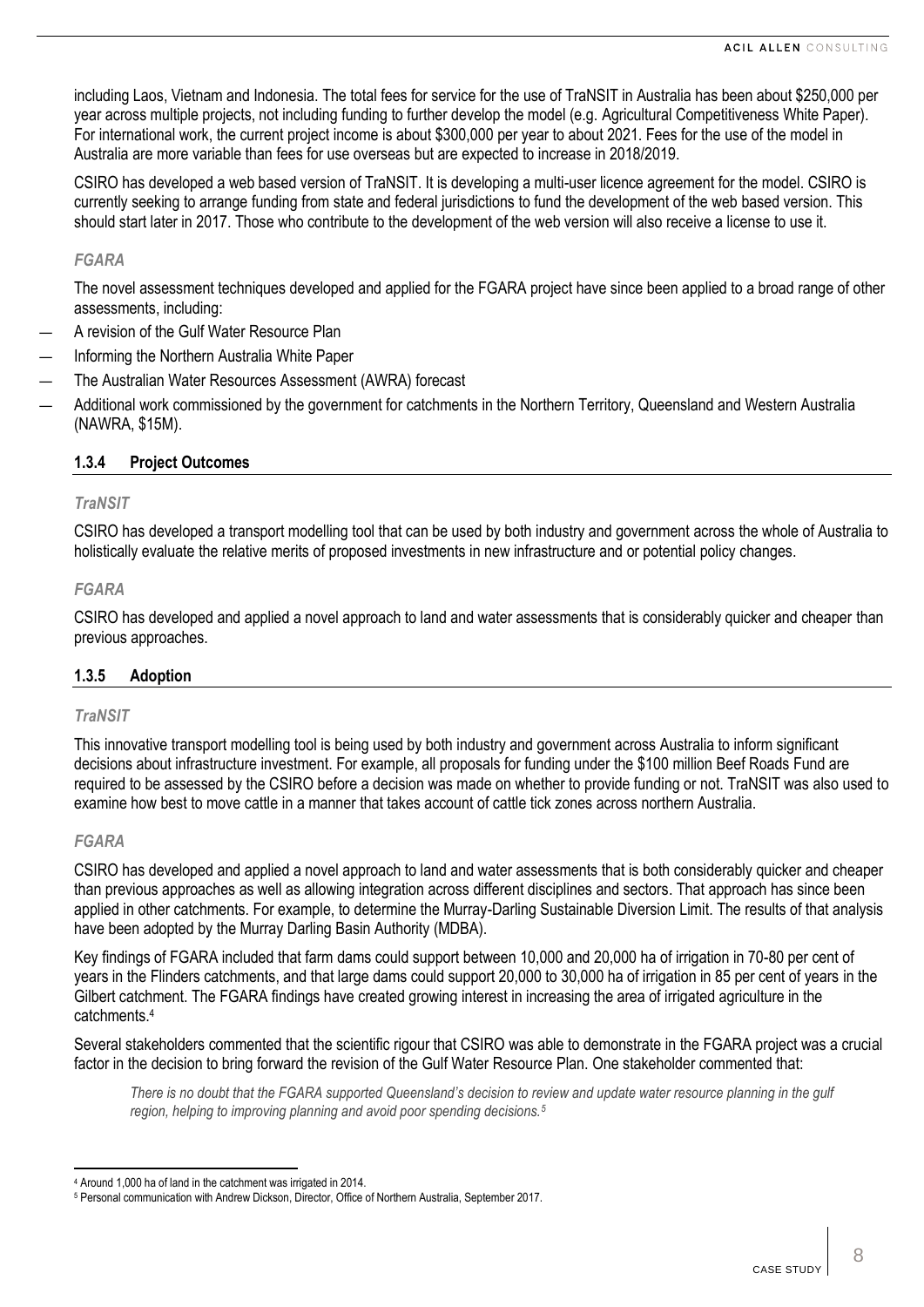The revision of the water resource plans for the Flinders and Gilbert catchments identified an additional 159 gigalitres (GL) and 452GL of water as available for release from those two catchments respectively.<sup>6</sup> In theory this would be enough water to irrigate some 60,000 ha.

The success of the FGARA project also underpinned the decision to allocate \$15 million (as part of the White Paper) to enable CSIRO to apply the methodology developed for FGARA to three other study areas in northern Australia. Importantly, Queensland's support for the FGARA methodology was an important element in getting agreement for the funding.

The availability of the data sets assembled for FGARA will be very valuable as proposals for water and agricultural developments begin to emerge. Those data sets will enable proponent's claims to be tested. As another stakeholder commented:

*FGARA provides the Department with strong insights into the potential for sustainable agriculture and the sustainable benefits of development.<sup>7</sup>*

FGARA can also provide the information needed to underpin changes to many of the restrictive statutory rules currently in place in the region, which limit the areas in which intensive agriculture is allowed to take place. Changes to these regulations could help to open up greater finance and lending opportunities for agricultural developers in the region. For example, the findings were used to justify granting a land clearing permit for 58,000 ha and providing a water allocation for a property in the catchment. FGARA also provided information on what could potentially be grown on the property. The owner of the property has been in contact with CSIRO to discuss getting CSIRO's help to get the project going.

#### <span id="page-8-0"></span>**1.3.6 Impacts**

#### *TraNSIT*

The TraNSIT model to inform decisions about grants from the \$100 million Beef Roads Fund has reportedly increased decision makers' confidence in the merits of proposals that are selected for funding. Improved and better informed decision making has in turn helped increase the likelihood of project success and hence improved the flow of benefits from the projects supported by the Fund. The benefits from the use of model began to flow in 2014/15. In that year they were around \$70,000. CSIRO estimate that the annual benefits increased to \$400,000 in 2015/16, \$600,000 by 2016/17 and could reach \$1 million by 2017/18. CSIRO have estimated that the cumulative benefits might continue to increase by around \$600,000 a year. ACIL Allen has assumed a more conservative increase of \$300,000 a year. We have also conservatively assumed that there will be no benefits attributable to CSIRO after 2026/27 as an alternative model could emerge at that time in the counterfactual.

The TraNSIT model was able to show that trucks transporting cattle from tick prone zones will take longer journeys to stay within that zone to avoid the stoppage time associated with tick treatment. The model predicted that if biosecurity policies didn't apply to cattle being transported to abattoirs then trucks would take more direct routes which, based on transport movements between 2008 and 2013, could save up to \$2.3 million a year in transport costs from South East Queensland. These savings began in 2016 and ACIL Allen assumes that they will continue to accrue until 2026/27.

Given that transport costs are a significant proportion of the final market price of cattle, even a modest reduction in transport costs could have a significant impact. The average transport costs of transporting cattle from property to abattoir (including a stop to a feedlot or saleyard) is around \$60 per head or about 7% of the market price. In 2016 around 8 million cattle were slaughtered.<sup>8</sup> This suggests that the annual total cost of road transport is around \$480 million. If TraNSIT was able to reduce the cost of transport by an average of one per cent this would imply an annual saving of \$4.8 million. ACIL Allen assumes that this saving will continue to accrue until 2026/27.

The TraNSIT model is now being applied across the entire agricultural sector. ACIL Allen therefore expects that the above estimate of the potential benefits resulting from the use of the model is likely to be conservative. The Northern Territory Cattlemen's Association commented that:

*TraNSIT has done a great job in objectively determining the return on investment on road projects.<sup>9</sup>*

CSIRO is currently earning around \$550,000 a year as fees for service for applying the model to a range of projects.

Better informed investments in transport infrastructure due to TraNSIT also deliver social and environmental benefits. For example, the reduction in travel times reduces the risk of accidents due to driver fatigue and reduces the stress placed on the cattle being

 $\overline{\phantom{0}}$ 

<sup>&</sup>lt;sup>6</sup> In theory this would be enough water to irrigate some 60,000 ha.

<sup>7</sup> Personal communication with Drue Edwards, Water Division, Department of Agriculture and Water Resources, October 2017.

<sup>8</sup> Australia's beef industry – Fast Facts 2016, MLA, https://www.mla.com.au/globalassets/mla-corporate/prices--markets/documents/trends--analysis/fast-facts--maps/mla\_beef-fast [facts-2016.pdf,](https://www.mla.com.au/globalassets/mla-corporate/prices--markets/documents/trends--analysis/fast-facts--maps/mla_beef-fast-facts-2016.pdf) accessed 24 August 2017.

<sup>9</sup> Personal communication with Northern Territory Cattlemen's Association, September 2017.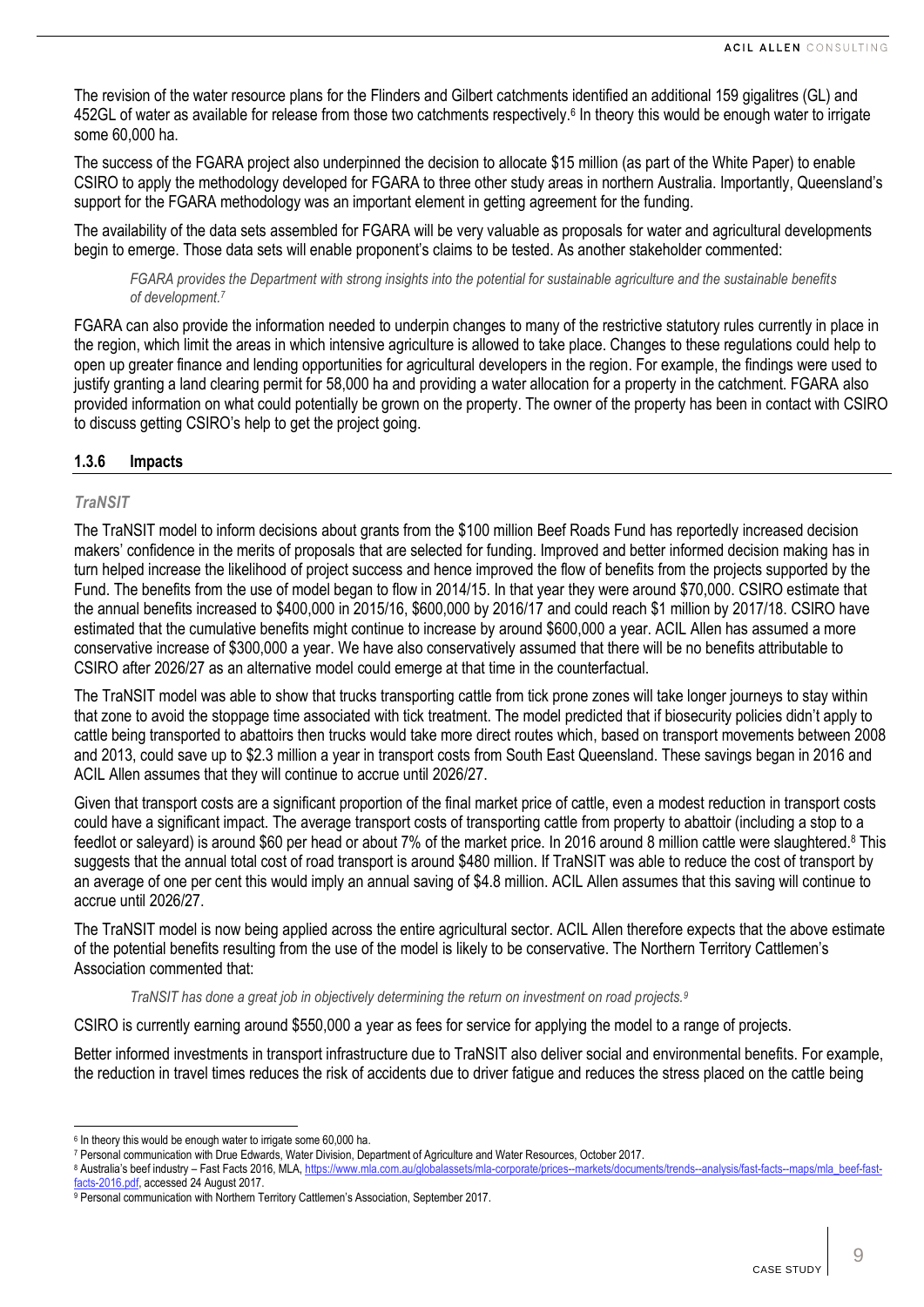transported. Similarly, the reduction in fuel consumed when transporting agricultural goods also leads to reduced greenhouse gas emissions. ACIL Allen has not sought to value these benefits.

#### *FGARA*

 $\overline{\phantom{0}}$ 

Better understanding of future water supply scenarios reduces the likelihood that water managers will invest in agricultural or water projects that will become loss-making or unviable in the future as a result of changes in climate or water supply patterns. At the same time, better information on future water supply risk can help investors avoid higher risk investments, and free up capital for investments in agricultural regions that are more water secure.

Cropping suitability maps and seasonal water flow forecasts from water resource assessments allow farmers to optimise cropping choices and manage crop production uncertainty more effectively than previously. This can reduce risk of misallocation of farming land to sub-optimal uses and risk of loss from water supply stress.

There are also environmental benefits associated with water resource assessments. For example, they can demonstrate the local ecosystem's ability to absorb greater levels of water extraction, while at the same time setting upper limits on sustainable levels of water extraction. Having access to better information on thresholds for sustainable water extraction increases water manager's confidence that the allowed water extraction will have limited impact on the river system.

CSIRO's integrated water resource assessments can help mitigate shocks from natural disasters, water supply and climate variability and longer-term water supply and climate change. Social benefits may flow as a result of potential reductions in losses and greater resilience for communities that are directly dependent upon local water supplies, such as agricultural communities and rural indigenous communities.

The FGARA project is the culmination of many years of research by CSIRO into water resource assessments. ACIL Allen has previously estimated the impact and value of water resource assessments in other regions (such as the Murray Darling Basin) and found them to be substantial. ACIL Allen expects that FGARA will also generate similar positive benefits.

As a result of the revisions to the Gulf Water Resources Plan the Queensland Government in 2015 called for tenders for 265 GL of unallocated water in Gulf catchments for use in irrigated agriculture. The outcome of the tender was that water licences for 92,500ML were issued to successful tenderers. Tenderers paid between \$45.5 and \$125 per ML for their licences. The average cost paid by tenderers was just over \$103 per ML. In total the tender raised just over \$10 million for the Queensland Government. A subsequent tender process announced in August 2017 has the potential to raise a similar amount.

It is interesting to note that the average price paid for water in the previous tender in the Flinders catchment was below \$38 per ML. It is possible that the increased confidence in the availability of water in the catchment as a result of the FGARA project contributed to this increase in the amount that users were prepared to pay for a water licence.

The issuing of these water licences opens the door to an as yet undetermined, but potentially substantial, increase in agricultural production from the catchments. There are to date no actual agricultural projects that have come to fruition as a result the FGARA project. However, the potential benefits could be considerable. Based on an assumption of around 60,000 ha of irrigated cropping and 25,000 ha of dryland cropping in the Gulf Rivers Agricultural Development Zone (GRADZ), the value of potential production has been estimated to be around \$192 million (this was made up of: cotton \$104 million; rice \$33 million; and other crops \$55 million).<sup>10</sup> ACIL Allen has not included any of these potential benefits in our analysis.

The improved understanding about the sustainable level of water use in the catchment provided by FGARA also has social and environmental benefits. The ability to have greater confidence in the water supply is likely to encourage agricultural development in the region. This will create employment and more resilient farming communities. Sustainably managing the water flows in the Gilbert and Fitzroy Rivers as part of new agricultural developments will also help to protect the important fish and prawn breeding grounds in the Gulf. ACIL Allen has not sought to value any of the above social or environmental benefits.

Incorporating Indigenous water values in the FGARA project was an important and innovative approach that enabled CSIRO and partners to build strong working relationships with Indigenous Traditional Owners. For example, the FGARA work is helping to inform a CSIRO project with the Indigenous Ewamian people in the Gilbert river region. The work CSIRO is doing with them will explicitly link the scientific advice drawn from FGARA with the development aspirations of the Indigenous group's ecotourism and pastoral assets.

<sup>10</sup> Personal communication with Queensland Department of Agriculture and Fisheries, September 2017.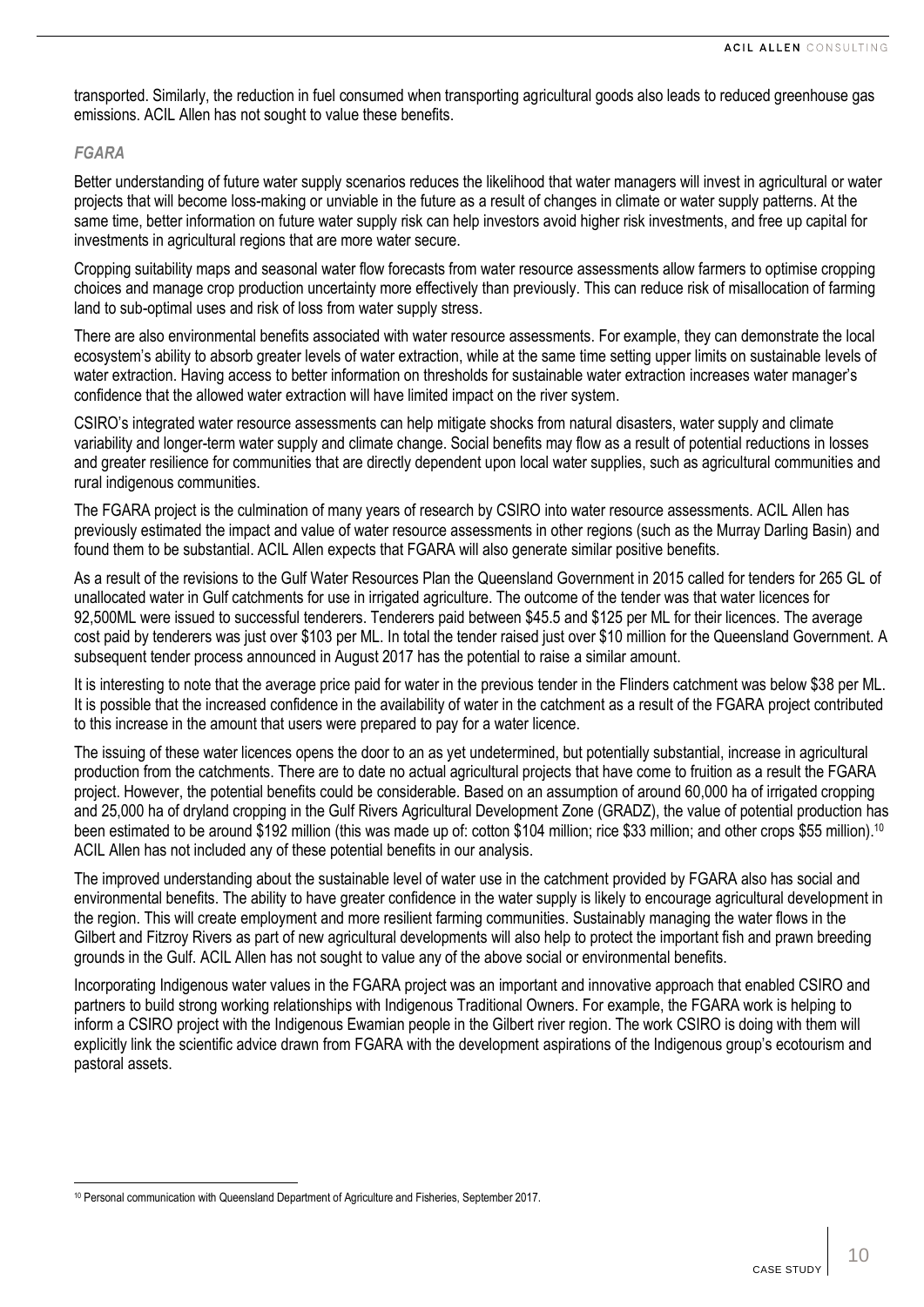# **1.4 Clarifying the Impacts**

# **1.4.1 Counterfactual**

# *TraNSIT*

A great deal of the data that CSIRO was able to obtain from firms to incorporate into the model was highly commercially sensitive. Given this, it is unlikely that any other organisation would be able to access that data. Hence it is unlikely that a model with a similar degree of coverage and detail could have been created by another organisation. In addition, five years of industry (farming, processing, transport operators, etc.) expert knowledge across over 80 agencies, associations and companies was used to parameterise and calibrate TraNSIT. It would take a long time for another organisation to duplicate that knowledge base and create the widespread industry confidence that the CSIRO currently holds. We therefore estimate that it would be extremely unlikely that anybody could duplicate the TraNSIT model before 2026, and possibly much longer.

# *FGARA*

In the absence of CSIRO, water management and investment decisions would still have been made. In coming to these decisions the various governments involved could have sought advice from other researchers in either universities or the private sector, most likely through an open tender process. However, such a process would not have provided access to the diverse and multidisciplinary range of resources and capabilities that exist within CSIRO. The advantage CSIRO had was that it was able to, on request, mobilise a large research staff from multiple disciplines to work on the issues. It is unlikely that a highly focused research effort like that delivered by CSIRO could have been mounted through government tendering a range of projects to other researchers.

High level stakeholders from both government and industry noted that CSIRO's involvement in the FGARA project was important in ensuring that the project was given access to the data needed to undertake the research.

It is clear that CSIRO's innovative approach to water resource and land use assessments has significantly increased the speed with which they can be conducted and reduced their cost. In the absence of FGARA it is likely that the review of the Gulf Water Resources Plan would not have occurred for between six and ten years. Hence, ACIL Allen has assumed that in the absence of CSIRO the benefits of FGARA would have been delayed by at least ten years.

# **1.4.2 Attribution**

#### *TraNSIT*

There were a large number of groups that contributed to the development of TraNSIT. The data used in the model for northern Australia beef was provided by a range of state government agencies and industry groups. Freight operators and related associations also provided expertise to validate and calibrate TraNSIT. ACIL Allen believes it is highly unlikely another organisation could have gained access to this data and the other support provided to develop the TraNSIT model. We therefore propose to attribute 100 per cent of any benefits flowing from the project to CSIRO.

#### *FGARA*

CSIRO led the FGARA project and in doing so let a number of sub-contracts for particular expertise (e.g. James Cook University, Griffith University). Outside the broader NQIAS activities the Queensland Government contributed significantly to the river modelling calibration and the land suitability assessment. CSIRO is probably the only organisation in Australia (perhaps globally) that could assemble a multi-disciplinary team of the nature described above and address it to a complex issue like water resource development. ACIL Allen proposes that 80 per cent of any benefits ultimately identified should be attributed to CSIRO.

# **1.5 Evaluating the Impacts**

# **1.5.1 Cost-Benefit Analysis**

# **Costs**

Based on the cost data presented in **[Table](#page-3-0) 1.1**, the present value of program costs is \$10.12 million in 2017 dollars under a 7 per cent real discount rate.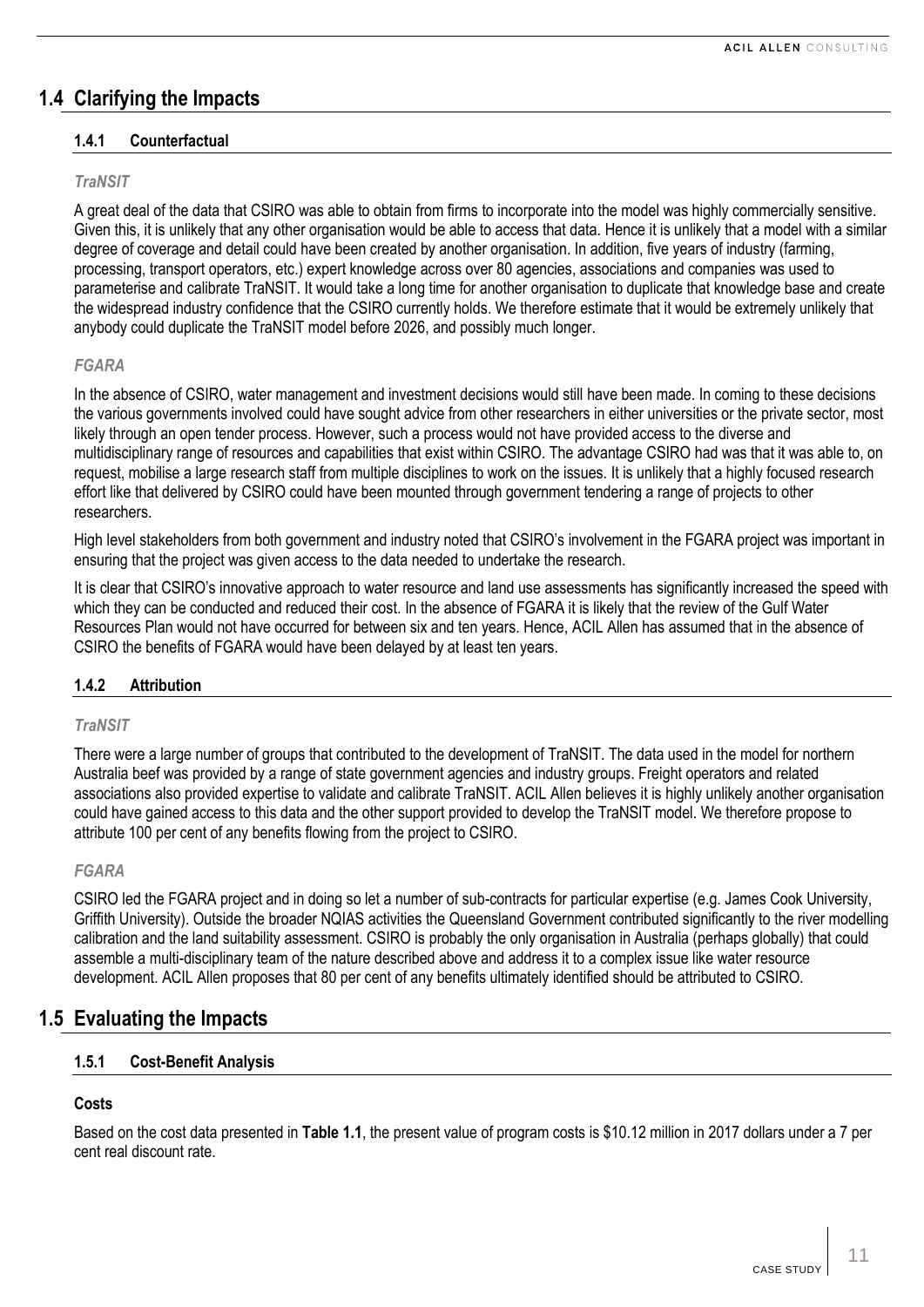# **Benefits**

Quantified benefits arising from the TraNSIT and FGARA projects in each year between 2014/15 and 2026/27, as described previously in Section [1.3.6,](#page-8-0) are shown in **[Table](#page-11-0) 1.2**.

<span id="page-11-0"></span>

| TABLE 1.2<br>PROGRAM BENEFITS, 2014/15 TO 2026/27 (\$M)                             |             |              |             |             |             |             |             |             |             |             |             |             |             |
|-------------------------------------------------------------------------------------|-------------|--------------|-------------|-------------|-------------|-------------|-------------|-------------|-------------|-------------|-------------|-------------|-------------|
|                                                                                     | 2014<br>/15 | 2015'<br>/16 | 2016<br>117 | 2017<br>/18 | 2018<br>/19 | 2019<br>120 | 2020<br>/21 | 2021<br>122 | 2022<br>123 | 2023<br>/24 | 2024<br>/25 | 2025<br>/26 | 2026/<br>27 |
| TraNSIT                                                                             |             |              |             |             |             |             |             |             |             |             |             |             |             |
| Increased benefits from Northern Australia Beef<br>Roads program                    | 0.07        | 0.40         | 0.60        | 1.00        | 1.30        | 1.60        | 1.90        | 2.20        | 2.50        | 2.80        | 3.10        | 3.40        | 3.70        |
| Reduction in cost of transporting cattle near tick-<br>prone zones in SE Queensland | 0.00        | 0.00         | 2.30        | 2.30        | 2.30        | 2.30        | 2.30        | 2.30        | 2.30        | 2.30        | 2.30        | 2.30        | 2.30        |
| Reduction in other costs of transporting cattle                                     | 0.00        | 0.00         | 4.80        | 4.80        | 4.80        | 4.80        | 4.80        | 4.80        | 4.80        | 4.80        | 4.80        | 4.80        | 4.80        |
| Model use fees                                                                      | 0.00        | 0.00         | 0.55        | 0.55        | 0.55        | 0.55        | 0.55        | 0.55        | 0.55        | 0.55        | 0.55        | 0.55        | 0.55        |
| <b>FGARA</b>                                                                        |             |              |             |             |             |             |             |             |             |             |             |             |             |
| Tenders received from extra water allocations<br>auctioned for Gulf catchments      | 0           | $\mathbf{0}$ | 10          | $\Omega$    | 0           | 0           | $\Omega$    | 0           | 0           | $\Omega$    | 0           | $\Omega$    | 0           |
| <b>Total benefits</b>                                                               | 0.07        | 0.40         | 18.25       | 8.65        | 8.95        | 9.25        | 9.55        | 9.85        | 10.15       | 10.45       | 10.75       | 11.05       | 11.35       |
| SOURCE: ACIL ALLEN CONSULTING ANALYSIS                                              |             |              |             |             |             |             |             |             |             |             |             |             |             |
|                                                                                     |             |              |             |             |             |             |             |             |             |             |             |             |             |

The annual project benefits are also shown in **[Figure](#page-11-1) 1.3**.

<span id="page-11-1"></span>

The present value of the two projects' estimated benefits is calculated to be just under \$94 million in 2017 dollars under a 7 per cent real discount rate. This does not take into account any revenue that might be obtained by the current water licence round.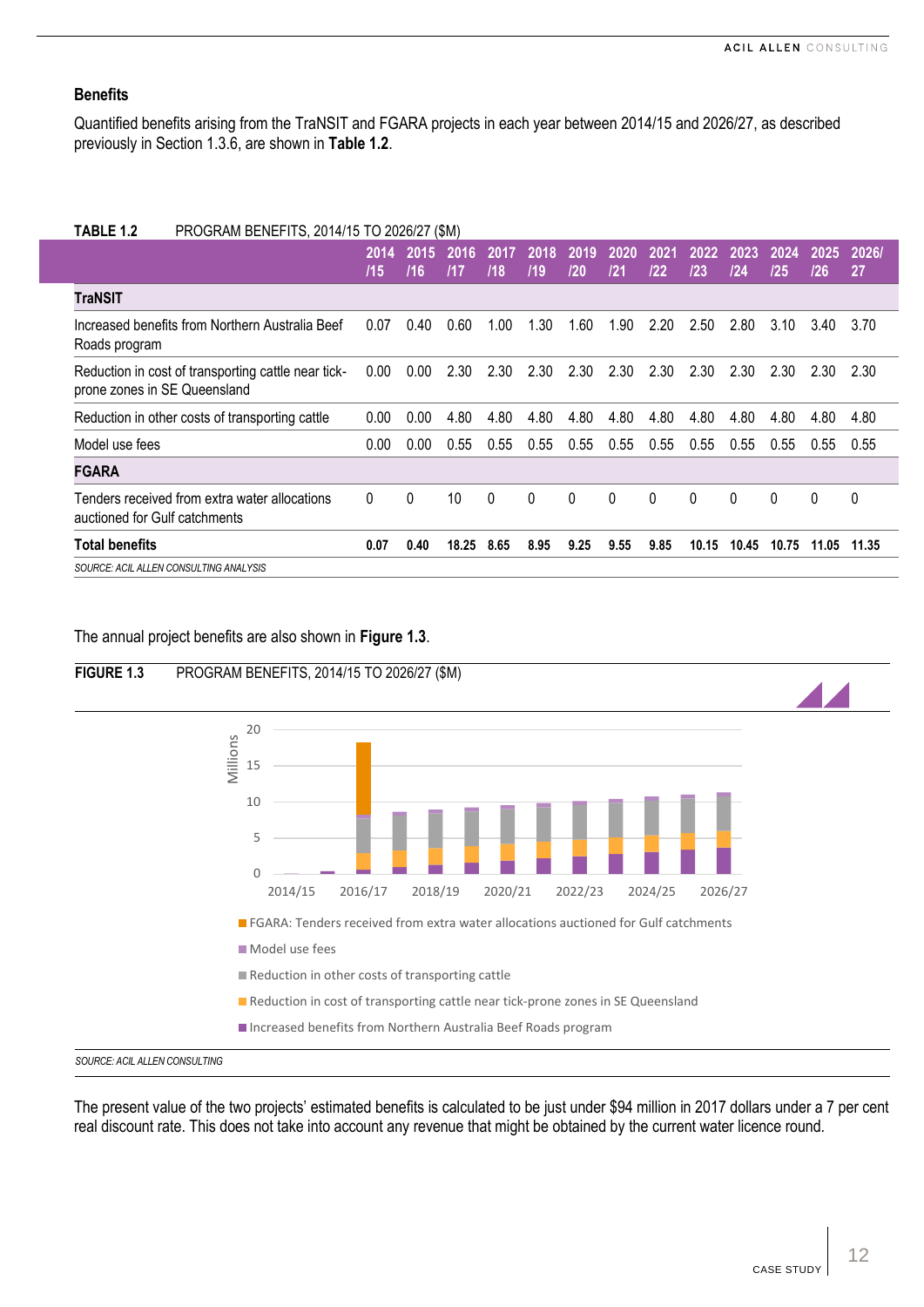#### **Assessment of benefits against costs**

The net benefits or net present value (NPV) of the program is estimated to be \$83.9 million in 2017 dollars under a 7 per cent real discount rate. The benefit-cost ratio (BCR) of the program is estimated at around 9.3. To the extent that additional revenue is obtained from the current water licence round (or any additional future rounds) that will lead to a higher net benefit and BCR.

#### **Sensitivity analysis**

To test the robustness of the CBA results, ACIL Allen undertook sensitivity analysis in relation to the following key assumptions:

- Annual increased benefits from Northern Australia Beef Roads program, 2018/19 to 2026/27
- Annual reduction in cost of transporting cattle near tick-prone zones in SE Queensland
- Annual reduction in other costs of transporting cattle
- Annual TraNSIT model use fees.

The results of the sensitivity analysis are shown in **[Table](#page-12-0) 1.3**. In each instance, the BCR is 7.25 or higher.

## <span id="page-12-0"></span>**TABLE 1.3** RESULTS OF SENSITIVITY ANALYSIS

| <b>Assumption</b>                                                                           |         | <b>Assumed value</b> |         | <b>BCR</b> |      |       |  |
|---------------------------------------------------------------------------------------------|---------|----------------------|---------|------------|------|-------|--|
|                                                                                             | Central | Low                  | High    | Central    | Low  | High  |  |
| Annual increased benefits from Northern Australia Beef Roads<br>program, 2018/19 to 2026/27 | \$0.3m  | \$0.1m               | \$0.5m  | 9.29       | 8.70 | 9.88  |  |
| Annual reduction in cost of transporting cattle near tick-prone zones<br>in SE Queensland   | \$2.3m  | \$1.5m               | \$3.1m  | 9.29       | 8.61 | 9.97  |  |
| Annual reduction in other costs of transporting cattle                                      | \$4.8m  | \$2.4m               | \$7.2m  | 9.29       | 7.25 | 11.33 |  |
| Annual TraNSIT model use fees                                                               | \$0.55m | \$0.35m              | \$0.75m | 9.29       | 9.12 | 9.46  |  |
| SOURCE: ACIL ALLEN CONSULTING                                                               |         |                      |         |            |      |       |  |

The sensitivity of the BCR to the choice of discount rate has also been tested. The BCR of the program is 11.89 and 7.37 under a 4 per cent and a 10 per cent real discount rate respectively. The corresponding NPV figures are \$94.36 million and \$74.91 million in 2017 dollars respectively.

#### **1.5.2 Potential future impacts**

#### *TraNSIT*

The TraNSIT tool has been extended well beyond its initial design and there is considerable scope to extend its use across the Australian agricultural sector. The model is also being applied in Indonesia, Laos and Vietnam. The rise in the fees paid to use the model over time suggest that it is regarded as a valuable planning tool.

#### *FGARA*

The fact that the approach to land and water assessments developed through FGARA is considerably quicker and cheaper than previous approaches suggests that it will continue to be a sought after planning tool. The comments by stakeholders support this view.

#### **1.5.3 CSIRO's role as an Innovation Catalyst**

#### *TraNSIT*

The TraNSIT model can be used to holistically evaluate the relative merits of proposed investments in new infrastructure and or potential policy changes. Past approaches only examined the impact of individual proposed transport projects in isolation.

#### *FGARA*

The methodology developed for the FGARA can assess future land and water developments more rapidly and inexpensively.